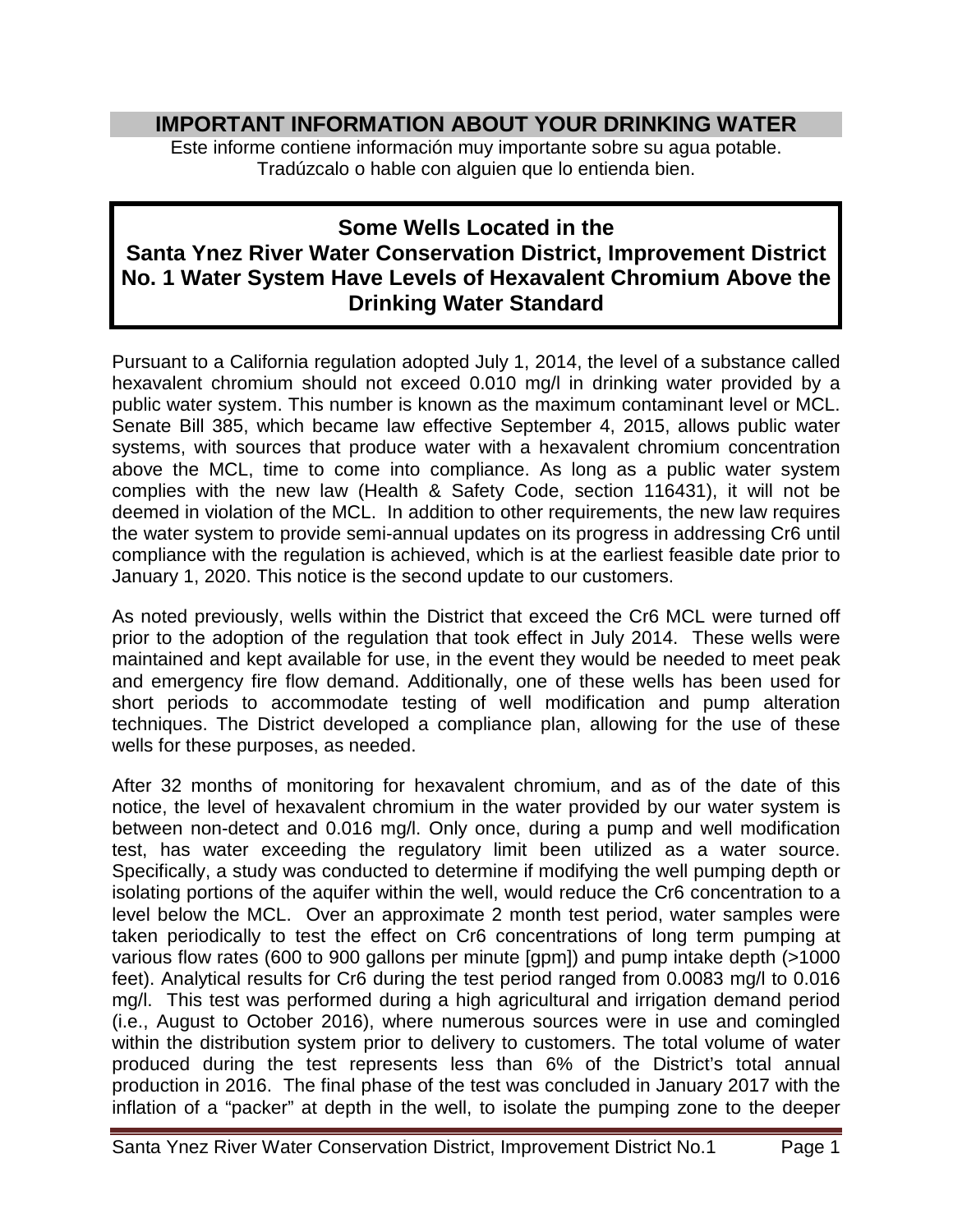portion of the well. The well was pumped with the packer in place for two weeks at a flow rate of slightly more than 500 gpm. Analytical results for Cr6 from periodic samples taken during the pumping ranged from 0.0046 to 0.005 mg/l. This final test demonstrates that the packer installation effectively reduces the Cr6 concentrations to levels below the 10 ppb limit.

While the presence of Cr6 in District well water is not considered an emergency, as our customer you have a right to know what you should do, what happened, and what we are doing to assure continued compliance with this and all MCLs. We routinely monitor for the presence of drinking water contaminants and we will continue to monitor for Cr6 and provide you with these updates on a semi-annual basis..

## **What should I do?**

- This is not an emergency, and currently the District is not out of compliance with the hexavalent chromium drinking water standard. This would only occur if water served from an individual source (i.e., well) has a running annual average concentration greater than 0.010 mg/l which has not occurred. If MCLs are exceeded, you will be notified immediately. S*ome people who drink water containing hexavalent chromium in excess of the MCL over a 70 year lifetime may have an increased risk of getting cancer.*
- If you have other health issues or concerns regarding your consumption of this water, you may wish to consult your doctor.

SB385 requires that we inform customers who do not wish to drink water provided by our system that alternative water sources for drinking and cooking are available. If the District exceeds the MCL, you will be notified and a list of alternative water sources, including supermarkets and other retail outlets will be provided.

## **What happened? What is being done?**

The District has already taken steps to provide water with hexavalent chromium below the MCL including the submittal of a Compliance Plan, approved by the State Water Resources Control Board's Division of Drinking Water on April 4, 2016. The approved plan contains a milestone schedule and a number of actions that the District will be taking to achieve compliance by the target date. The compliance plan will continue to be updated as necessary and reported to you with this semi-annual notice. Some of the ongoing activities and progress since the prior update include:

1. Funding - Over the past year, the District has pursued a number of funding sources including grants, loans, and bonds, with the obvious objective of getting the most favorable rate and terms available, minimizing the overall cost of Cr6 mitigation to our customers. Board action at the March 2017 meeting of the Board of Trustees has redirected District staff to pursue State Revolving Fund Program planning and construction loans, recently evaluated and determined to be the most favorable funding source.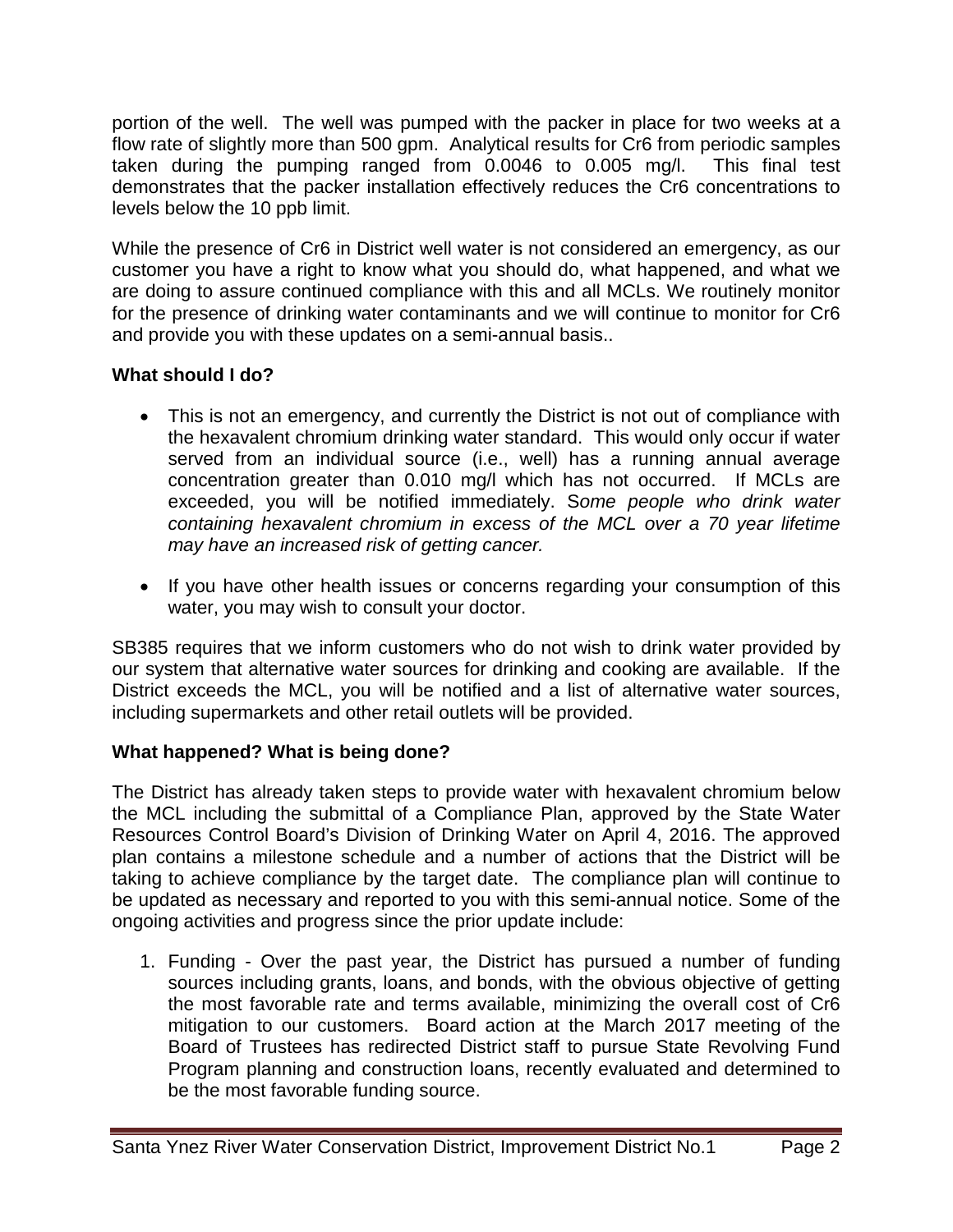- 2. Rate Study New rates went into effect as of February 1, 2017, following the presentation on December 13, 2016, of the final rate analysis, conducted by Bartle Wells Associates,. The study provides the financial details and a pathway for funding the hexavalent chromium compliance program.
- 3. Design Project designs are in various stages of completion with the goal of completing 60% design plans by the end of the fiscal year (June 30). It is anticipated that bid specifications and project drawings will be available before the end of the year, as shown in the Compliance Plan schedule.
- 4. Environmental Review The environmental analysis addressing potential impacts of the various project components, in compliance with the California Environmental Quality Act (CEQA), is on-going and should be completed in time to apply for project construction financing and to begin construction.
- 5. In the meantime, the District is taking measures to ensure hexavalent chromium levels remain below the MCL. This includes keeping wells above the MCL out of service and using water from Cachuma Lake and the State Water Project as they again become available.

|                                     | Completion Date 2015<br>(End of Month) |                |  |       | 2016 |    |  | 2017  |    |                |  | 2018      |  |           |  | 2019      |    |                |    |
|-------------------------------------|----------------------------------------|----------------|--|-------|------|----|--|-------|----|----------------|--|-----------|--|-----------|--|-----------|----|----------------|----|
|                                     |                                        | Q <sub>3</sub> |  | Q4 Q1 | Q2   | Q3 |  | Q4 Q1 | Q2 | Q <sub>3</sub> |  | $Q4$ $Q1$ |  | $Q2$ $Q3$ |  | $Q4$ $Q1$ | Q2 | Q <sub>3</sub> | Q4 |
| <b>Public Notice</b>                | <b>Twice Annually</b>                  |                |  |       |      |    |  |       |    |                |  |           |  |           |  |           |    |                |    |
| Phase 1 - Study                     |                                        |                |  |       |      |    |  |       |    |                |  |           |  |           |  |           |    |                |    |
| Complete Cr6 Options                | October 2015                           |                |  |       |      |    |  |       |    |                |  |           |  |           |  |           |    |                |    |
| Pilot Testing of BAT                | October 2015                           |                |  |       |      |    |  |       |    |                |  |           |  |           |  |           |    |                |    |
| <b>Treatment Process</b>            | April 2016                             |                |  |       |      |    |  |       |    |                |  |           |  |           |  |           |    |                |    |
| Selection                           |                                        |                |  |       |      |    |  |       |    |                |  |           |  |           |  |           |    |                |    |
| Implementation Approach             | <b>July 2016</b>                       |                |  |       |      |    |  |       |    |                |  |           |  |           |  |           |    |                |    |
| Phase $2$ – Funding                 | December 2017                          |                |  |       |      |    |  |       |    |                |  |           |  |           |  |           |    |                |    |
| Rate Study                          | December 2016                          |                |  |       |      |    |  |       |    |                |  |           |  |           |  |           |    |                |    |
| Grant/Loan Application<br>Submittal | December 2017                          |                |  |       |      |    |  |       |    |                |  |           |  |           |  |           |    |                |    |
| Phase 3-Design                      |                                        |                |  |       |      |    |  |       |    |                |  |           |  |           |  |           |    |                |    |
| Preliminary Design                  | October 2016                           |                |  |       |      |    |  |       |    |                |  |           |  |           |  |           |    |                |    |
| <b>Detailed Design</b>              | December 2017                          |                |  |       |      |    |  |       |    |                |  |           |  |           |  |           |    |                |    |
| Phase 4- Environmental Review       |                                        |                |  |       |      |    |  |       |    |                |  |           |  |           |  |           |    |                |    |
| Permitting and CEQA                 | December 2017                          |                |  |       |      |    |  |       |    |                |  |           |  |           |  |           |    |                |    |
| Phase 5- Land Acquisition           | December 2017                          |                |  |       |      |    |  |       |    |                |  |           |  |           |  |           |    |                |    |
| Phase 6 - Contractor Selection      | February 2018                          |                |  |       |      |    |  |       |    |                |  |           |  |           |  |           |    |                |    |
| Phase 7 - Construction              | October 2019                           |                |  |       |      |    |  |       |    |                |  |           |  |           |  |           |    |                |    |
| Phase 8 - Testing                   | December 2019                          |                |  |       |      |    |  |       |    |                |  |           |  |           |  |           |    |                |    |
| Begin Operating Facilities in       | December 2019                          |                |  |       |      |    |  |       |    |                |  |           |  |           |  |           |    |                |    |
| Compliance with Cr6 Standard        |                                        |                |  |       |      |    |  |       |    |                |  |           |  |           |  |           |    |                |    |

Note: hashed bar indicates change to Compliance Plan Schedule